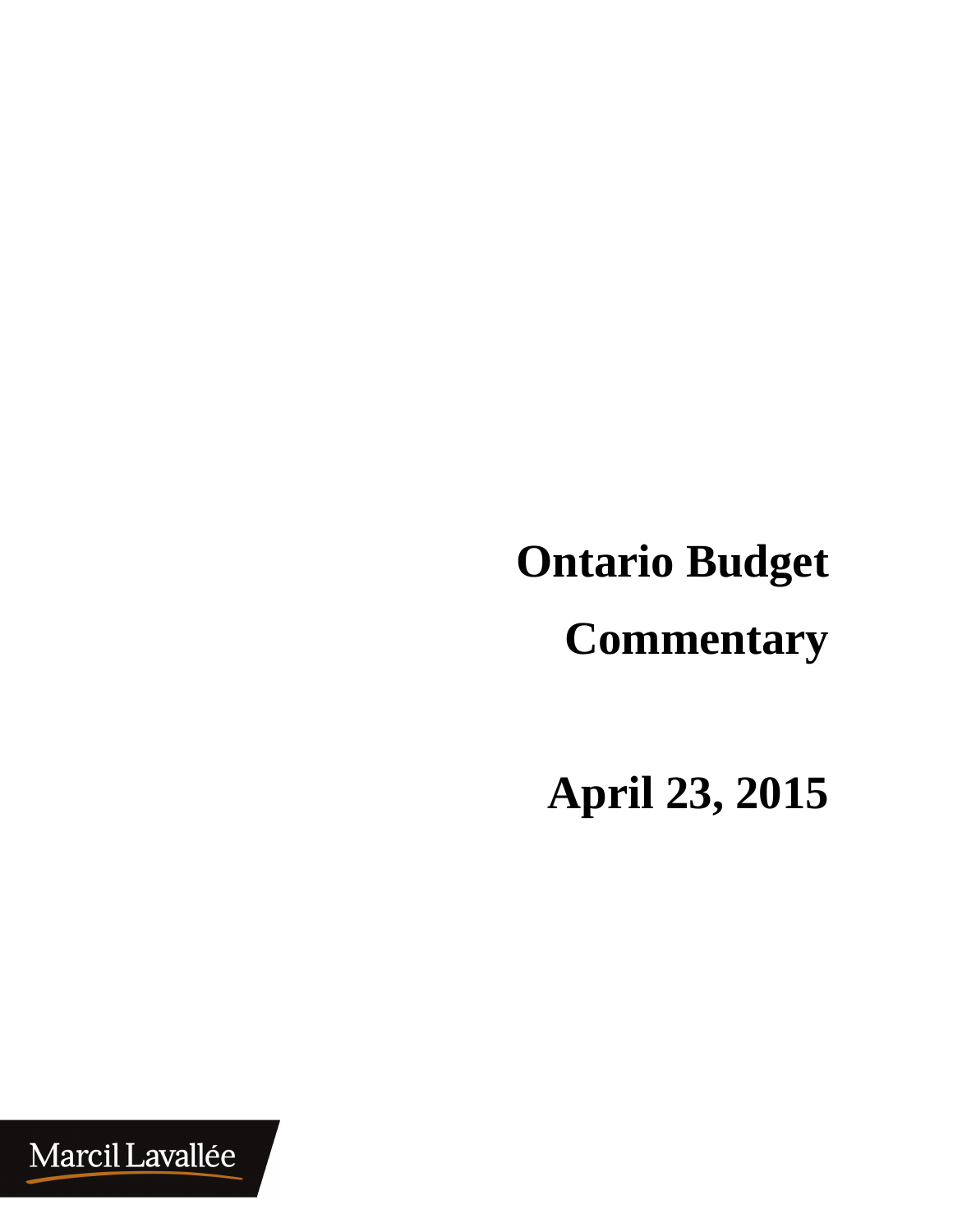#### **Introduction**

On April 23, 2015 Finance Minister Charles Sousa tabled his third Budget.

The deficit for the 2015-16 fiscal year is projected to be \$8.5 billion, which is less than had been forecasted in the 2014 Budget. The deficit is projected to drop to \$4.8 billion for 2016-17 and to be eliminated by 2017-18. Unlike the 2014 Budget, the 2015 Budget does not comment on achieving a surplus.

The Budget does not include any changes to Ontario's tax rates for individuals or corporations. From a business prospective, Ontario has decreased many of its tax credits including the Apprenticeship Training Tax Credit, the Interactive Digital Media Tax Credit and the Film and Television Tax Credits. It is proposing to eliminate the Sound Recording Tax Credit.

## **Measures Affecting Individuals**

### *Personal Income Tax Rates*

The Budget does not propose any changes to personal income tax rates.

As announced in 2015 federal Budget, the gross-up factor and federal dividend tax credit rate that applies to non-eligible dividends will change. As a result, the combined Ontario and federal tax rates for non-eligible dividends will increase starting in 2016 as a result of the 2015 federal Budget.

The combined federal and Ontario top marginal rates for 2015 are unchanged, and set out in the following table:

| <b>Type of Income</b>  | Over \$220,000 |
|------------------------|----------------|
| Eligible dividends     | 33.82%         |
| Non-eligible dividends | 40.13%         |
| Capital gains          | 24.76%         |
| Other income           | 49.53%         |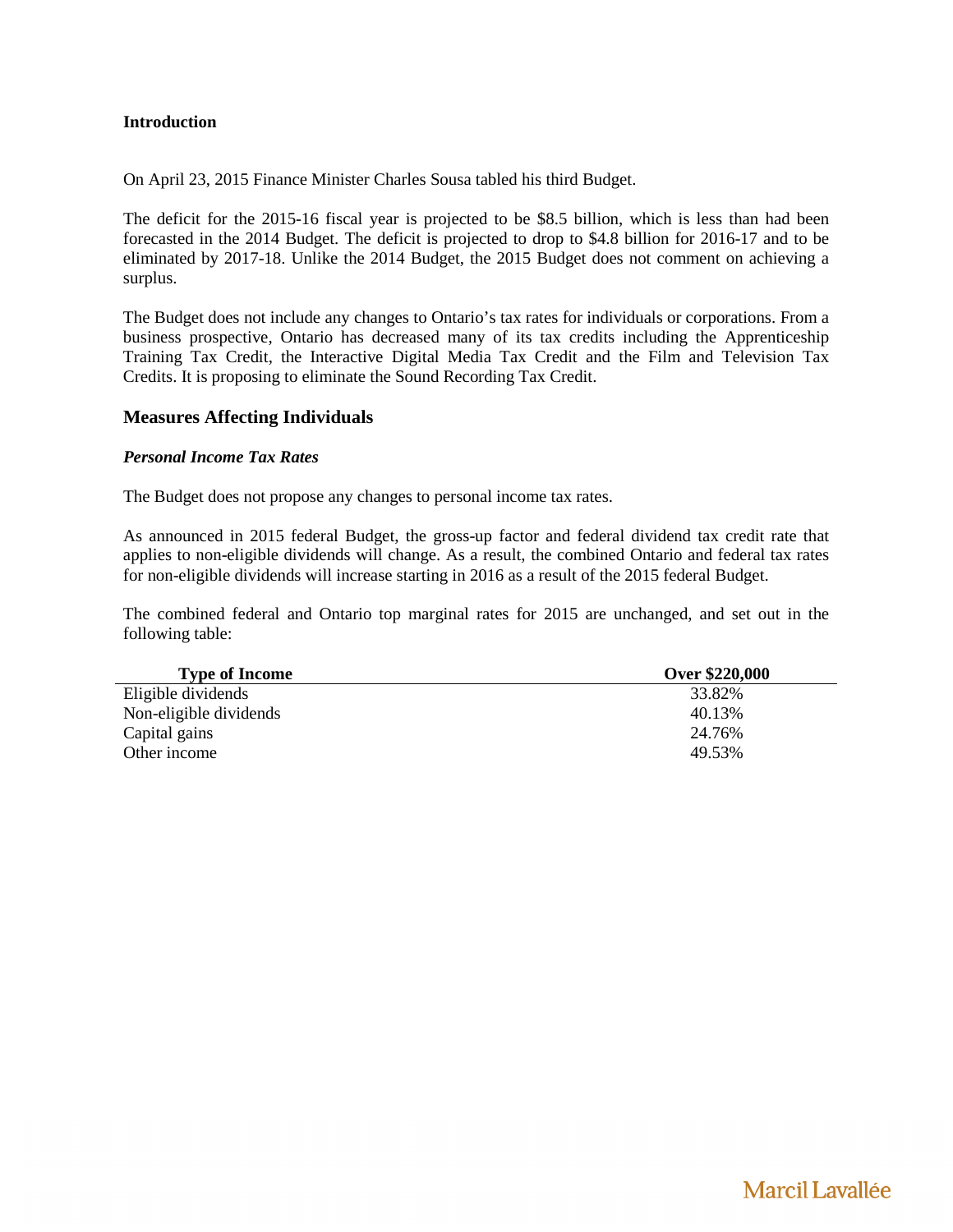# **Measures Affecting Businesses**

The Budget proposes no changes to corporate income tax rates which remain as follows for 2015:

| Income                | Ontario | Federal | Combined |
|-----------------------|---------|---------|----------|
| <b>Small Business</b> | 4.5%    | 1.0%    | 15.5%    |
| $M\&P$                | 10.0%   | 15.0%   | 25.0%    |
| General               | 11.5%   | 15.0%   | 26.5%    |

As a result of the 2015 federal Budget, the proposed increase in the small business deduction will lower the income tax rate for small business by 0.5% per year. The income tax rate on the first \$500,000 of active business income will decrease from 15.5% to 13.5% over the period from 2016 to 2019.

### *Apprenticeship Training Tax Credit*

For eligible expenditures related to apprentices who commenced an apprenticeship program after April 23, 2015 the government proposes to decrease the general tax credit rate from 35% to 25% and the rate for small business with salaries or wages under \$400,000 per year from 45% to 30%.

## *Ontario Interactive Digital Media Tax Credit (OIDMTC)*

The government proposes to amend the OIDMTC to focus the credit on entertainment products and on educational products for children under the age of 12.

## *Ontario Production Services Tax Credit (OPSTC) and Ontario Computer Animation and Special Effects Tax Credit (OCASE)*

Both the OPSTC and OCASE will be reduced as announced in the 2015 Budget. With respect to the OPSTC, this credit will decrease from 25% to 21.5% for qualifying production expenditures incurred after April 23, 2015. In order to ensure the credit fosters employment in Ontario, a qualifying corporation's Ontario labour expenditures would have to amount to at least 25% of total expenditures.

The OCASE is proposed to be reduced from 20% to 18% for expenditures after April 23, 2015.

#### *Ontario Resource Tax Credit and Additional Tax on Crown Royalties*

Ontario will eliminate the Ontario Resource Tax Credit and the Additional Tax on Crown Royalties that are provided in lieu of a deduction for royalties and mining taxes. It will provide a deduction for royalties and mining taxes paid, effective April 23, 2015.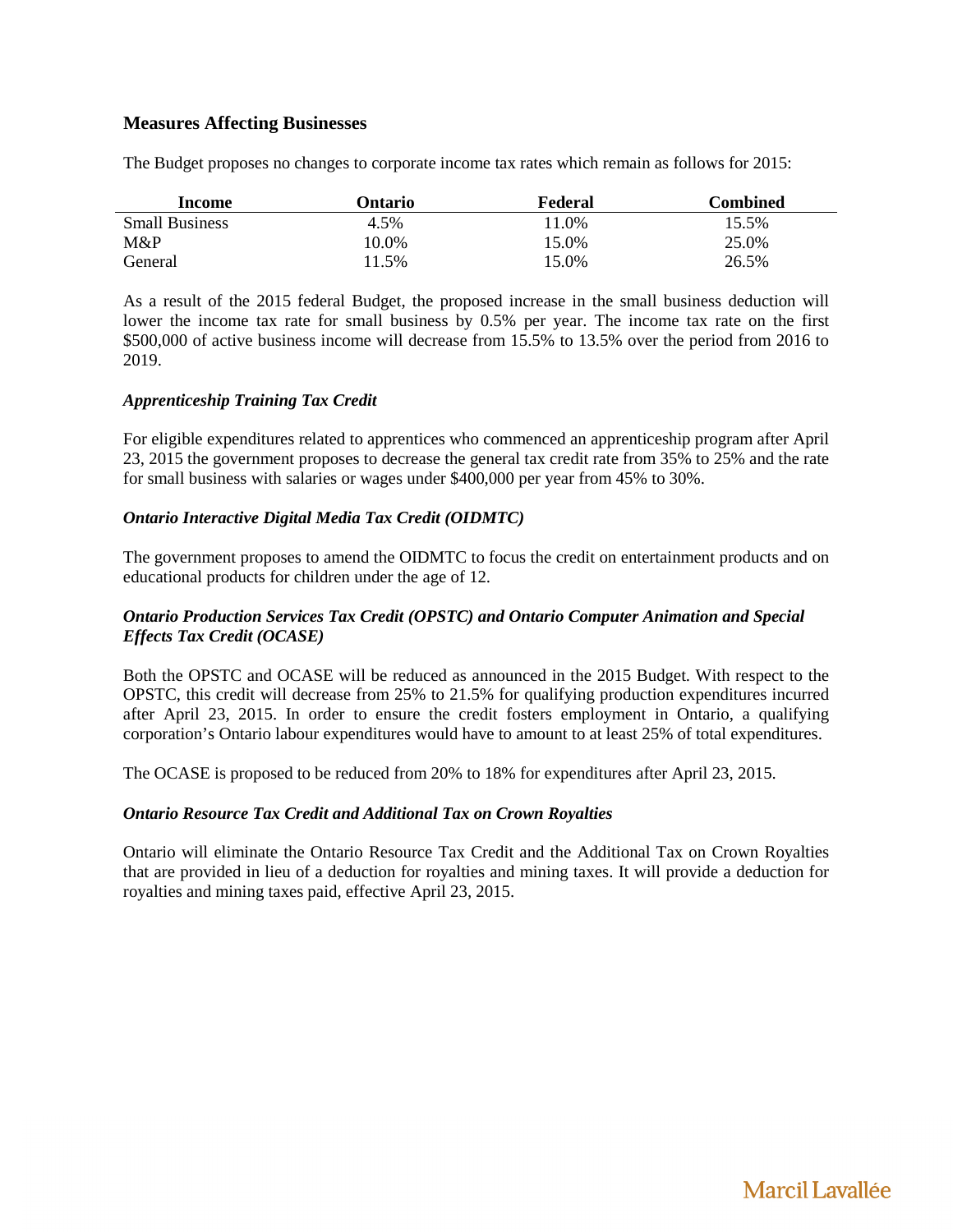### *Paralleling Federal Changes*

After having studied the taxation of trusts and estates, Ontario proposes to change the way it taxes testamentary trusts and estates, by paralleling the federal approach of applying the highest personal income tax rate to all trusts, with some exceptions, beginning for taxation years ending after December 31, 2015, pending introduction of legislative amendments.

Graduated Rate Estates will be eligible for the graduated federal rates for the first 36-months, as will trusts created as a consequence of the death of an individual who has beneficiaries eligible for the federal Disability Tax Credit.

The Ontario tax credit for charitable donations over \$200 would be raised to 17.41% for trusts that pay the top marginal personal tax rate.

### **Other Measures**

### *Tackling Climate Change*

Ontario intends to join Quebec and California in moving forward with a cap-and-trade system as its carbon pricing mechanism. Ontario will consult throughout the summer, listening to experts, industry and environmental groups, as it develops the design of a cap-and-trade program.

### *Registration of Road Building Machines*

The government is currently reviewing potential registration and licensing requirements to be imposed on some of these vehicles, developing a registration process and meeting with various stakeholders to receive input on this measure.

#### *Transfer tax for electricity assets*

Municipal electricity utilities (MEUs) are subject to a transfer tax of 33% on the fair market value of electricity assets sold to the private sector, less any payments in lieu or Ontario corporate income tax paid up to the time of the transfer. The budget will reduce the transfer tax from 33% to 22%, exempt MEUs with fewer than 30,000 customers from the transfer tax, and exempt gains arising under the payment in lieu of tax deemed disposition rules, for the period beginning January 1, 2016 and ending December 31, 2018.

#### *Property Tax Measures*

Ontario announced that it is working to improve the property tax assessment system before the next province-wide reassessment in 2016. Further to what was announced in the 2013 Economic Outlook, Ontario continues consultations on the Provincial Land Tax, which applies to land outside municipal areas in Northern Ontario. Currently this tax is significantly lower than the property tax levied by adjacent municipalities.